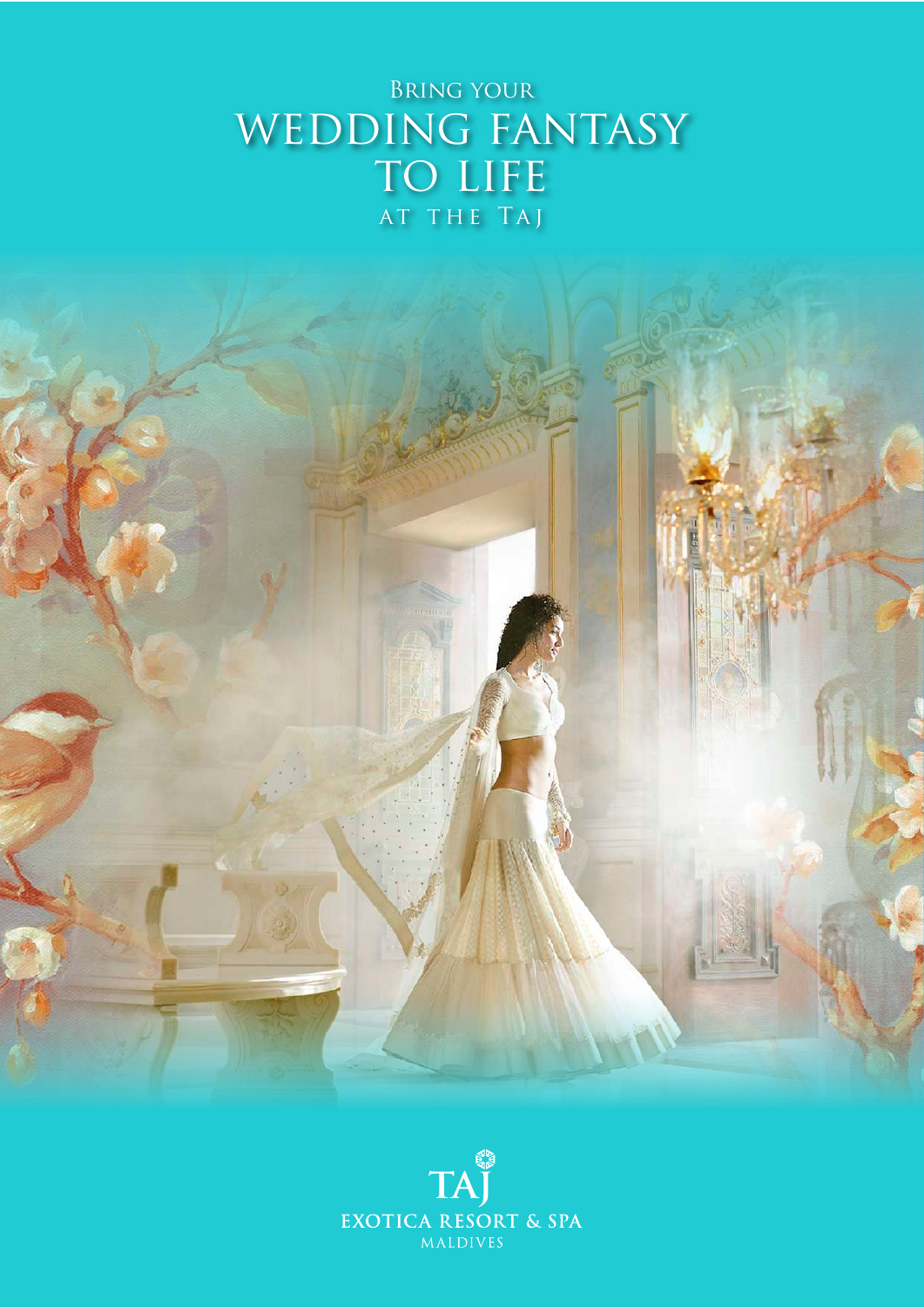

# from here, for life – forever

Celebrate your union where the blue skies meet the ocean. Where soft sand tickles your feet, and balmy breeze caresses your hair. Beach weddings are always romantic, but Taj Exotica Resort & Spa, Maldives can make your wedding decidedly dreamy. At the Taj, your wedding can be royal, classic, romantic, iconic- whatever you'd like it to be. It will be what dream weddings are made of.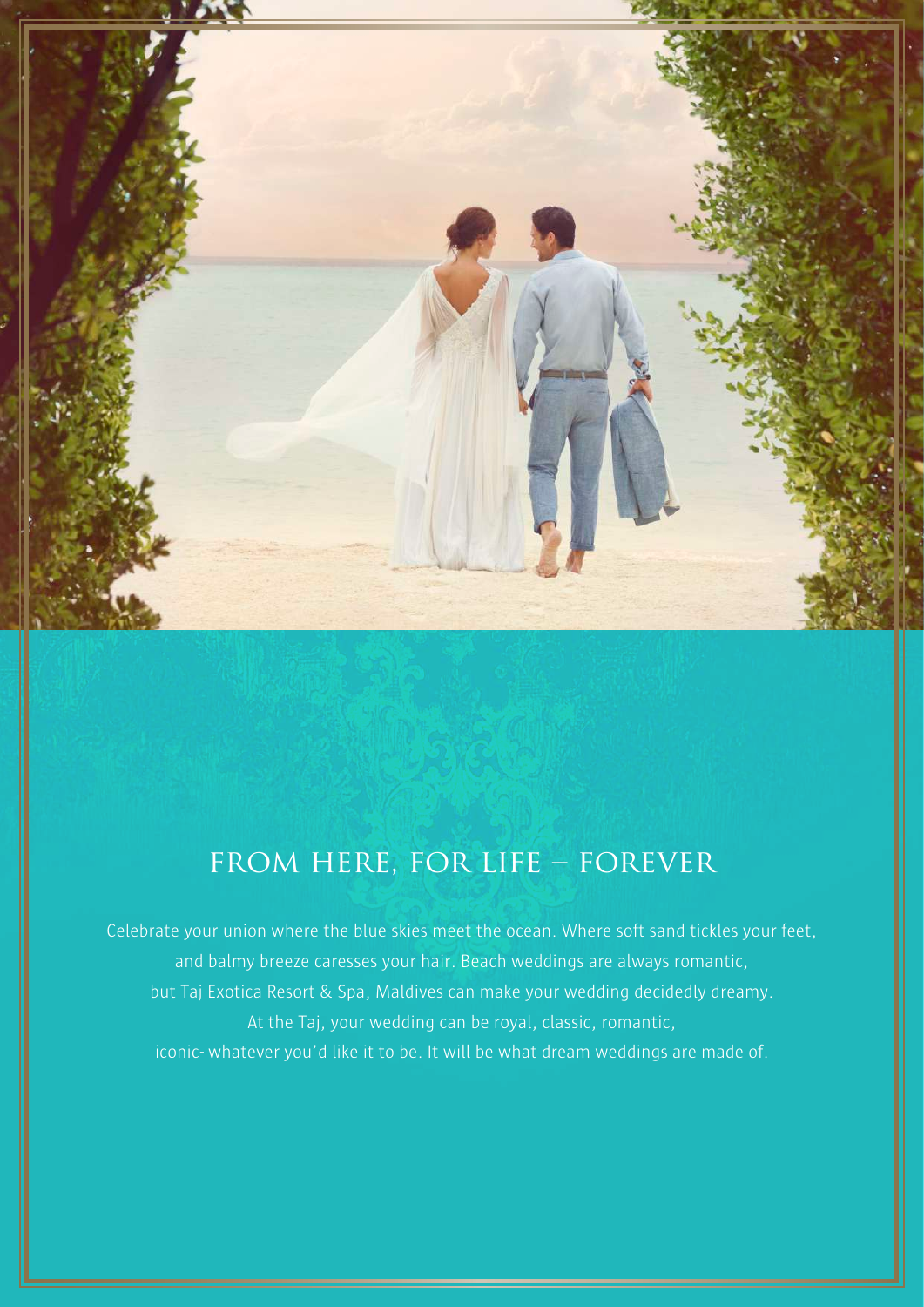

# PACKAGE 1 - ULTIMATE WEDDING EXPERIENCE at the OCEAN PAVILION

## USD 4,000.00 per couple

- A ceremony surrounded by the turquoise lagoon will give you the experience of a life time
- You will enjoy the ride of a motorboat that is beautifully decorated for the occasion
- A photographer will capture the moment from the waterside from 360 degrees angle during the ceremony
- Fruit platter with strawberry chocolate and a bottle of wine in the villa on arrival
- Decorated ceremonial pavilion on the ocean with Wedding music
- 3KG wedding cake
- One bottle of Moet & Chandon champagne for the toast
- One bottle of sparkling wine and canapés for the family and guests for maximum 8 guests
- Photo album with 36 exposures by professional photographer
- Decorated Villa on the wedding night, romantic music and a floral bath
- Private Sunset cruise on a traditional Dhoni or Speedboat for the couple with a bottle of sparkling wine
- Special sand dugout seafood dinner for the couple at the beach with a bottle of house wine
- Presentation of wedding certificate
- One complimentary spa treatment for 50 minutes, once during the stay
- 15% discount on all purchases at the boutique
- 15% discount on F&B outlets
- Complimentary usage of non-motorized water sports
- Complimentary yoga session
- Complimentary sightseeing visit to Male city for a maximum of 8 pax
- Special gift on departure
- 1st anniversary return 25% F&B discount

### Additional options:

- DVD of the ceremony USD 600.00
- Champagne breakfast in-villa USD 200.00 per couple
- One large fresh flower bouquet USD 175.00
- Contribute to our community with a personalized coral frame USD 350.00 per couple
- Unique dinner at the beach for family and friends on the USD 180.00 per person night of the ceremony inclusive of soft beverages

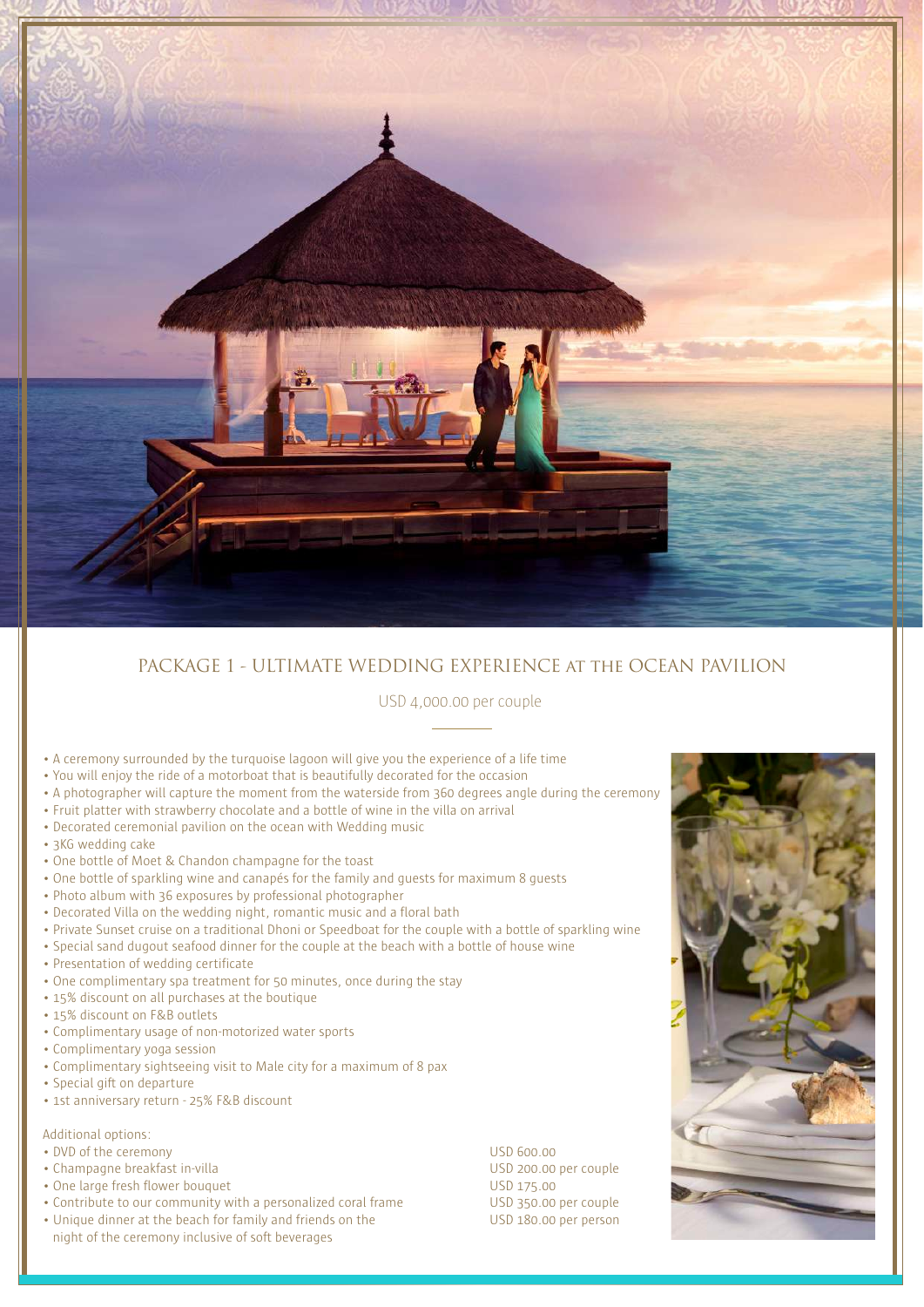

# PACKAGE 2 - EVERLASTING MEMORIES at the WEDDING PAVILION

### USD 3,000.00 per couple



- Fruit platter with strawberry chocolate and a bottle of wine in the villa on arrival
- Decorated ceremonial pavilion on the ocean with wedding music
- 2KG wedding cake
- One bottle of Moet & Chandon champagne for the toast
- One bottle of sparkling wine and canapés for the family and guests for maximum 8 guests
- Photo album with 24 exposures by a professional photographer
- Decorated Villa on the wedding night, romantic music and a floral bath
- Sunset cruise on a traditional Dhoni for the couple with a bottle of sparkling wine
- Special romantic dinner for the couple at the beach with a bottle of house wine
- Presentation of wedding certificate
- One complimentary spa treatment for 50 minutes, once during the stay
- 15% discount on all purchases at the boutique
- 15% discount on F&B outlets
- Complimentary usage of non-motorized water sports
- Complimentary yoga session
- Special gift on departure
- 1st anniversary Return 25% F&B discount

Additional options:

- DVD of the entire ceremony USD 600.00
- Champagne breakfast in-villa USD 200.00 per couple
- One large fresh flower bouquet USD 175.00
- Contribute to our community with a personalized coral frame USD 350.00 per couple
- Unique dinner at the beach for family and friends on the USD 180.00 per person
	- night of the ceremony inclusive of soft beverages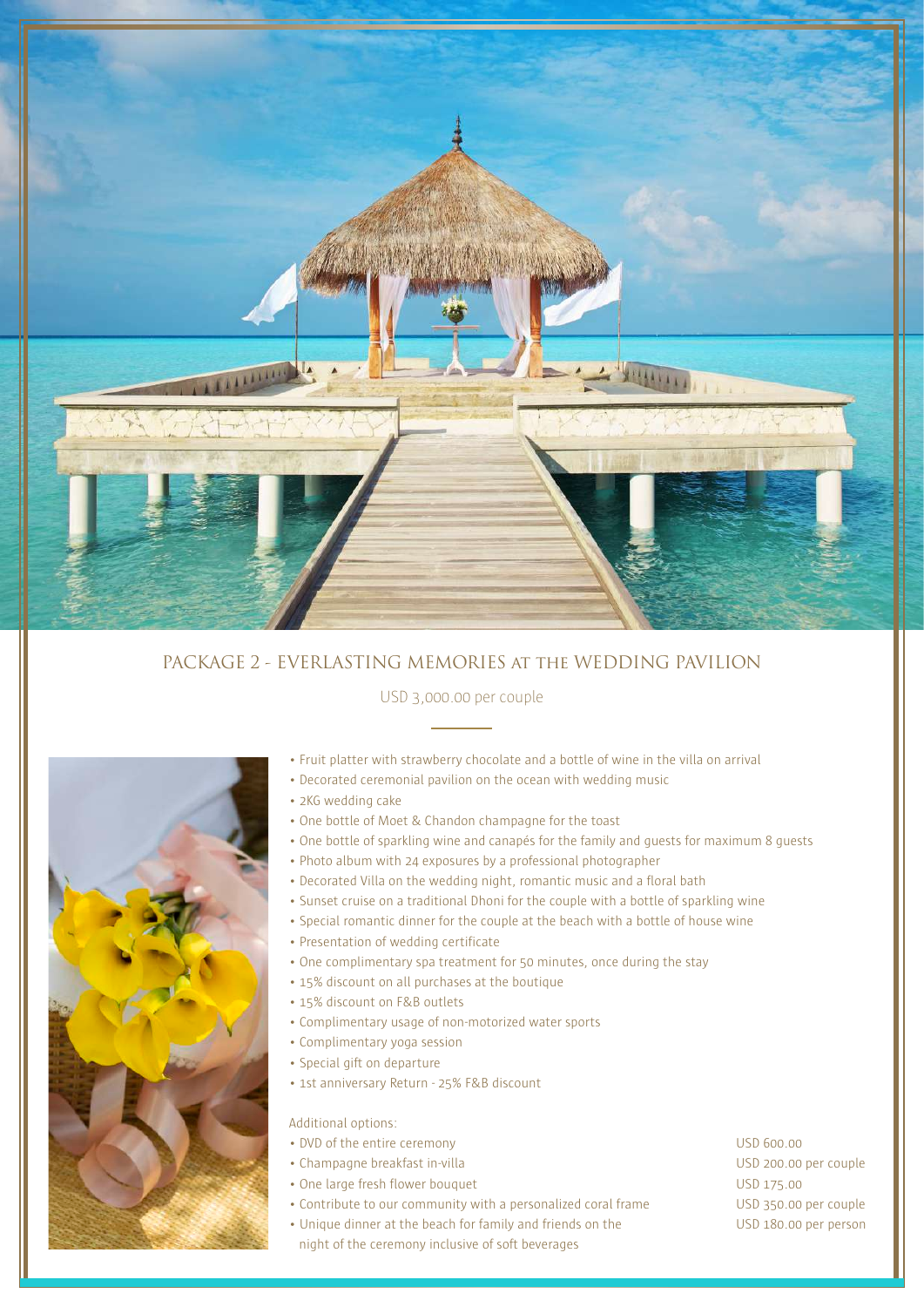

# Package 3 - CELEBRATE FOREVER at the WEDDING PAVILION

USD 2,500.00 Per Couple

- Fruit platter with strawberry chocolate and a bottle of wine in the villa on arrival
- Decorated ceremonial pavilion on the ocean with wedding music and a flower shower
- 2KG wedding cake
- One bottle of sparkling wine for the toast
- Breakfast in Villa in bed
- Decorated Villa on the wedding night with romantic music and floral bath
- Photo album with 12 exposures by a professional photographer
- One complimentary spa treatment for 30 minutes, once during the stay
- 10% discount on all purchases at the boutique
- Complimentary usage of non-motorized water sports
- Special gift on departure
- 1st anniversary Return 20% F&B discount

Additional options:

- DVD of the entire ceremony USD 600.00
- Champagne breakfast in-villa USD 200.00 per couple
- One large fresh flower bouquet USD 175.00
- Contribute to our community with a personalized coral frame Theorem 2003 and USD 350.00 per couple
- Unique dinner at the beach for family and friends on the night of the ceremony inclusive of soft beverages USD 180.00 per person

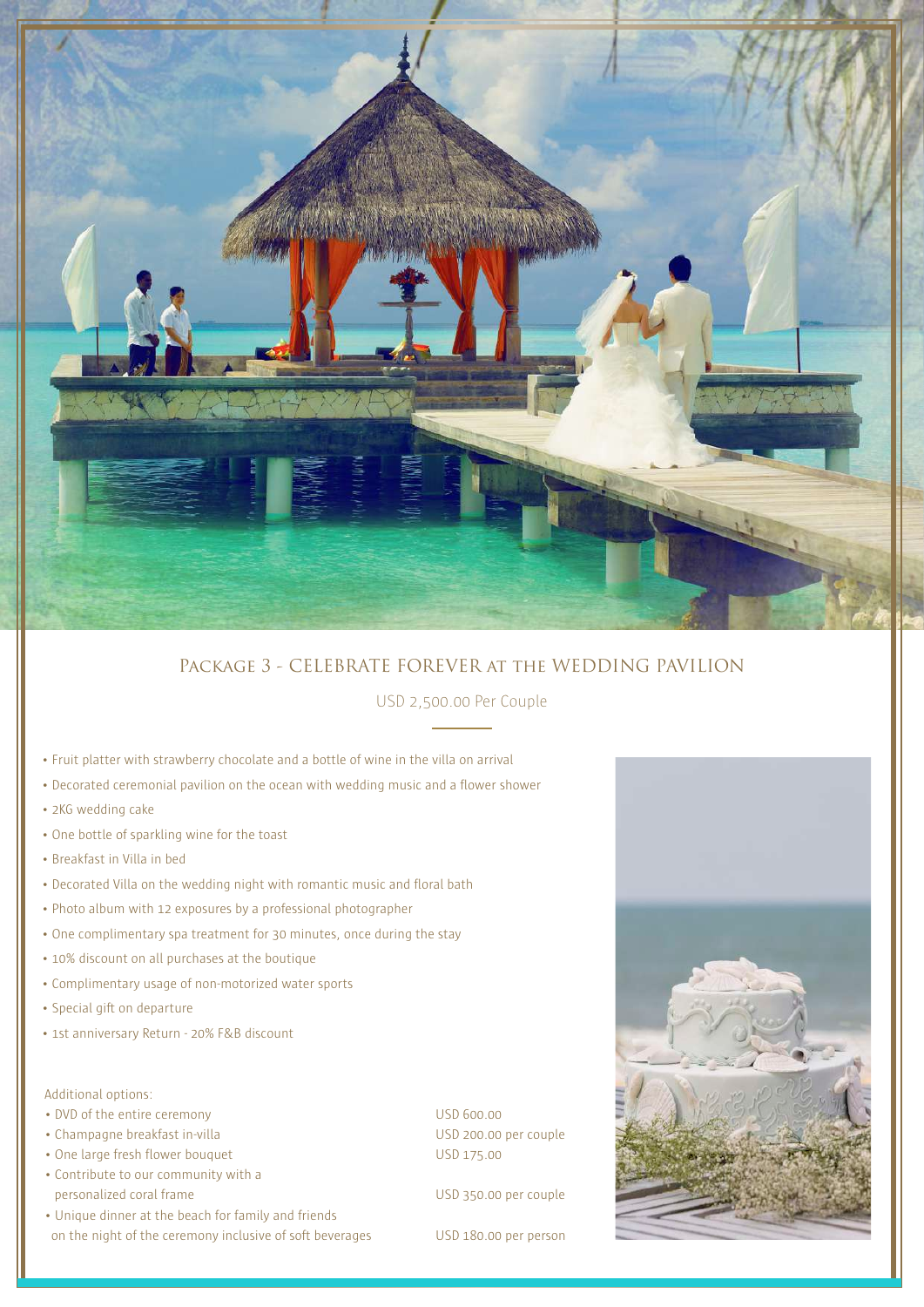# PACKAGE 4: DESIGN & CUSTOMIZE YOUR RENEWAL OF VOWS

| <b>LOCATION</b>                                                    |                         |                      |                               |  |  |
|--------------------------------------------------------------------|-------------------------|----------------------|-------------------------------|--|--|
| <b>OCEAN PAVILION</b>                                              | <b>WEDDING PAVILION</b> | <b>BEACH</b>         |                               |  |  |
| USD\$1,500.00                                                      | USD\$1,000.00           | USD\$800.00          |                               |  |  |
|                                                                    |                         |                      |                               |  |  |
| <b>PHOTO SESSION</b>                                               |                         |                      |                               |  |  |
| 1 HOUR                                                             | 2 HOURS                 |                      | 3 HOURS                       |  |  |
| USD\$500.00                                                        | USD\$800.00             | USD\$1300.00         |                               |  |  |
| Photo session by a professional photographer,                      |                         |                      |                               |  |  |
| inclusive of 36 exposures photo album and 80 photos in 1 USB       |                         |                      |                               |  |  |
|                                                                    |                         |                      |                               |  |  |
| <b>FLOWER BOUQUET</b>                                              |                         |                      |                               |  |  |
| <b>SMALL BOUQUET</b>                                               | MEDIUM BOUQUET          | <b>LARGE BOUQUET</b> |                               |  |  |
| USD\$75.00                                                         | USD\$125.00             | USD\$ 175.00         |                               |  |  |
| Rates are for one flower bouquet, with options of orchids or roses |                         |                      |                               |  |  |
|                                                                    |                         |                      |                               |  |  |
| <b>TOAST</b>                                                       |                         |                      |                               |  |  |
| CRISTAL BRUT, 2002                                                 | DOM PERIGNON ROSE, 2000 |                      | <b>MOET &amp; CHANDON ICE</b> |  |  |
| USD\$1400.00                                                       | USD\$1250.00            |                      | USD\$240.00                   |  |  |

*Rates are for one bottle of Champagne*

### **ROMANTIC DINNER**

USD\$900.00 USD\$650.00 USD\$540.00 *Rates are per couple*

OCEAN PAVILION BEACH BBQ SAND DUGOUT ROMANTIC

## **PRE-CEREMONY COCKTAILS**

HOUSE WINE WITH HOUSE SPARKLING WINE WITH CHOCOLATE PLATTER CANAPÉ PLATTER USD\$90.00 per person USD\$120.00 per person *Duration 45 minutes*

### **WEDDING CAKE**

1 KG HEARTSHAPE CAKE TWO-TIER 3 KG WEDDING CAKE

USD\$60.00 USD\$170.00

*Rates are per cake with a choice of flavors including vanilla, chocolate, strawberry, red velvet and fresh cut fruit cake*

| <b>ENTERTAINMENT</b>       |                         |                         |
|----------------------------|-------------------------|-------------------------|
| <b>MALDIVIAN BODUBERU</b>  | DI                      | 2-PIECE LIVE BAND       |
| USD\$80.00                 | USD\$1000.00            | USD\$1200.00            |
| <b>Duration 30 MINUTES</b> | <b>Duration 3 HOURS</b> | <b>Duration 3 HOURS</b> |
|                            |                         |                         |
| <b>HAIR &amp; MAKEUP</b>   |                         |                         |
| <b>HAIR ARTIST</b>         | <b>MAKEUP ARTIST</b>    |                         |

USD\$250.00 per person USD\$250.00 per person

### **IN-VILLA AMENITIES**

WITH CHOCOLATE STRAWBERRIES USD\$150.00 USD\$75.00

SUMPTIOUS FRUIT PLATTER ENCHANTED BED & BATH DECORATION

# **ADDITIONAL OPTIONS**

DVD OF ENTIRE CEREMONY USD\$600.00 SUNSET CRUISE CONSERVERSITY OF THE USD\$80.00 per Person CHAMPAGNE SUNSET CRUISE USD\$160.00 per person FLOWER SHOWER NOW THE SERVICE SHOWER SHOWER SEAPLANE TOUR USD\$250.00 per person (minimum 10 guests) BIG GAME FISHING USD\$1500.00 for 4 hours ISLAND EXPLORATION USD\$170.00 per person HISTORICAL MALE USD\$115.00 per person SNORKLELING SAFARI USD\$70.00 per person SCUBA SINGLE ADVENTURE DIVE USD\$150.00 per person SUNSET PARASAILING FOR COUPLE DURATION 1.5 HOURS USD\$750.00 SUNSET CATAMARAN SAILING FOR COUPLE 1 HOUR USD\$200.00 SEABOB UNDERWATER SCOOTER DURATION 30 MINUTES USD\$175.00 ADVENTURE JETSKING FOR COUPLE 1 HOUR USD\$350.00 SUNRISE FISHING TRIP DURATION 1.5 HOURS USD\$95.00 per person SUNSET FISHING TRIP DURATION 1.5 HOURS USD\$95.00 per person MOONBEAM AND STARLIGHT CRUISE USD\$80.00 per person SPA TREATMENT FOR COUPLE DURATION 1 HOUR USD\$450.00 PERSONALIZED CORAL FRAME USD\$350.00



### **TERMS AND CONDITIONS:**

Resort only conducts Renewal of Vows ceremony | Reservations for Renewal of Vows ceremony must be made 14 days in advance | Rates quoted above only relate to the Renewal of Vows package and do not include accommodation rates | Rates are subject to 10% service charge and 12% government taxes Black Out Dates: 1st January, 14th February, 24th December, 25th December, and 31st December.